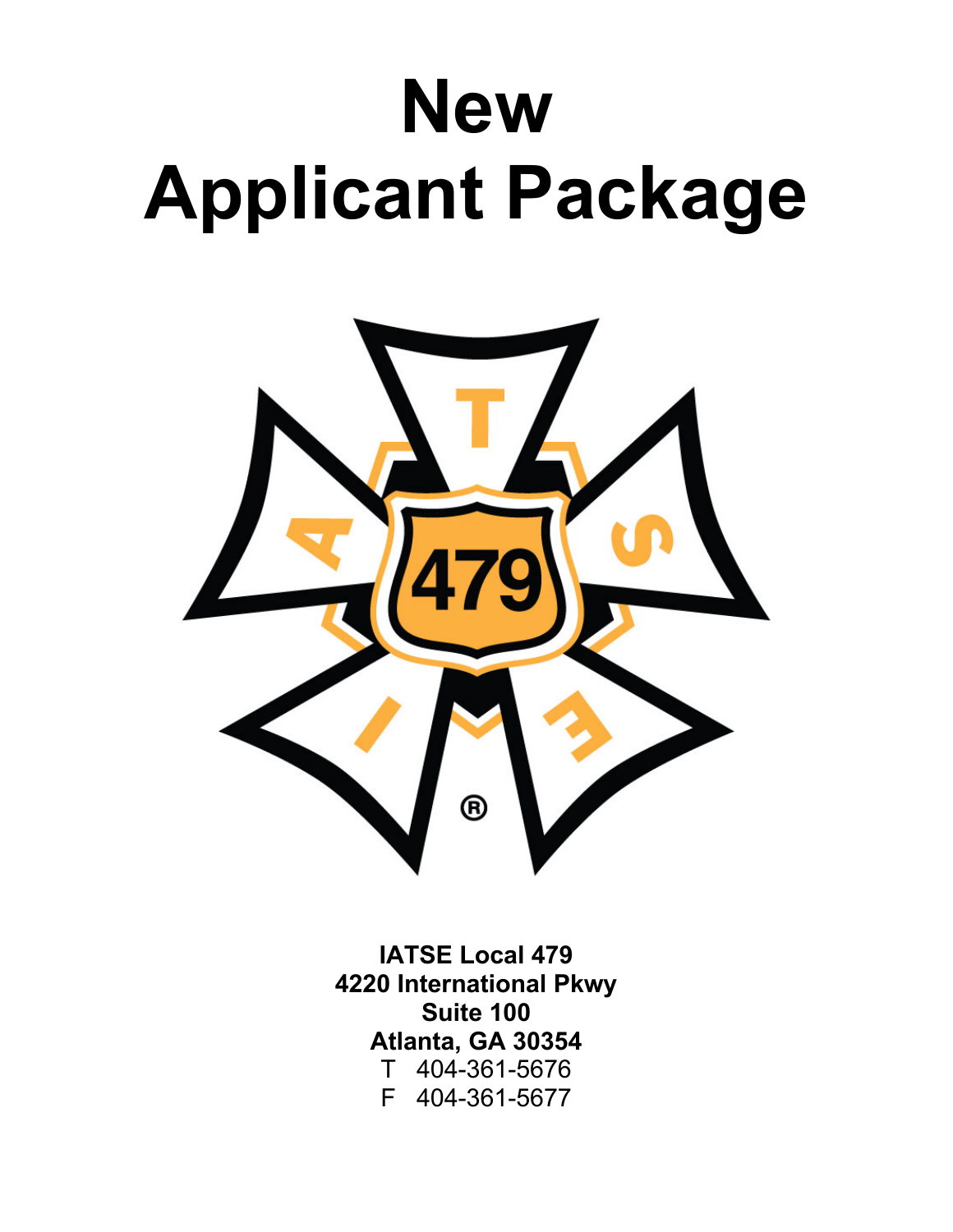## **IATSE Local 479** NEW APPLICANT PACKAGE

## **INDEX**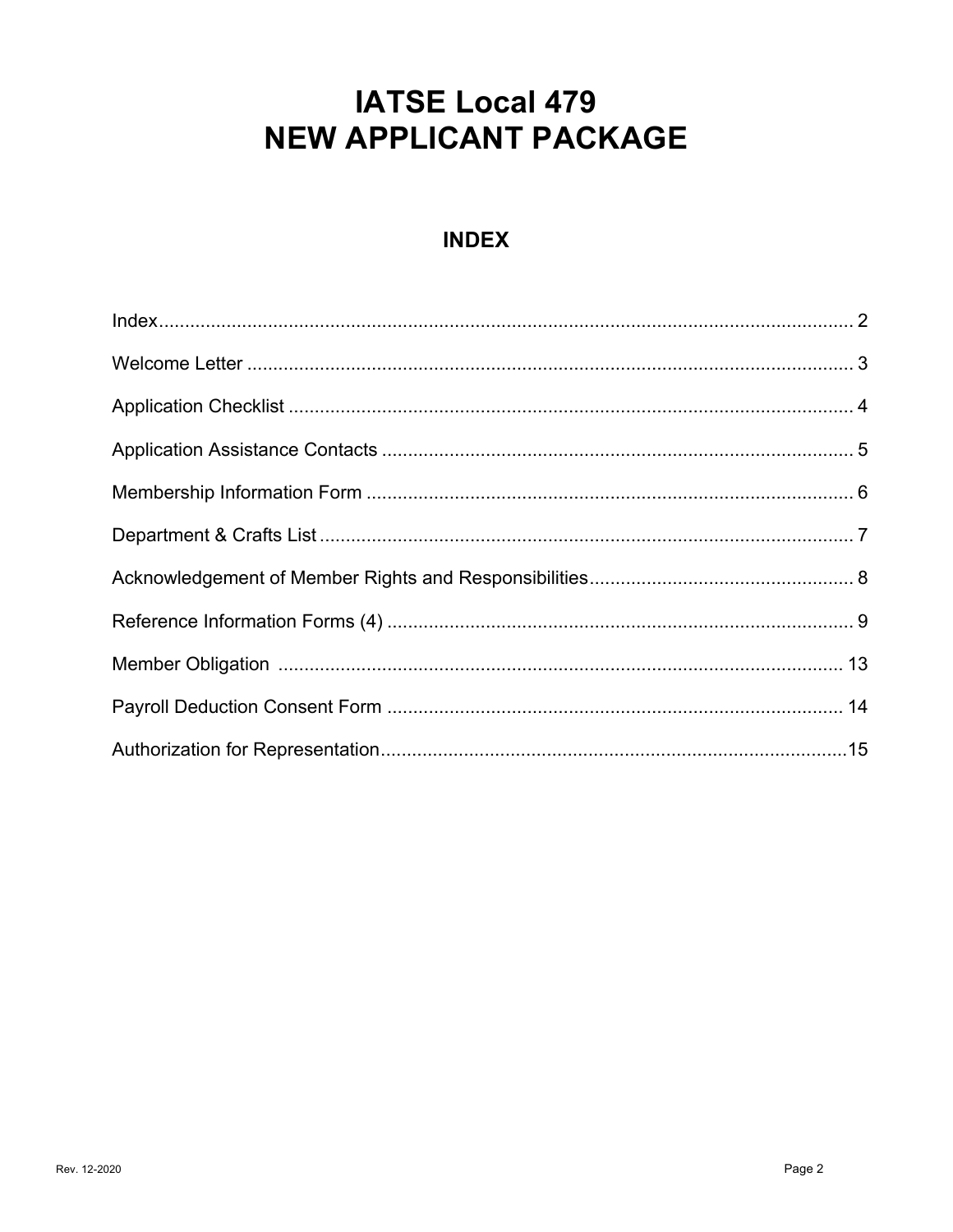

Dear Prospective Member:

Here is your application to join IATSE Local 479. We would be delighted to have you as a member!

Local 479 members receive an extraordinary number of benefits. As a member, you earn the right to help determine our priorities for contracts and working conditions. We partner with the National Benefits Fund (NBF) to provide comprehensive Medical Insurance plans, Annuity plans, and a defined Pension Plan. These plans are employer-contributed, self-directed, and individually maintained between shows. The Medical Insurance plan premiums are often covered entirely by these employer contributions, with minimal out of pocket expense. An employee-contributed 401(k) is also available through the NBF. Other member benefits include free access to safety and craft training classes, production alerts and updates on shows with job availability, and many physical and virtual resources to assist you in both your personal and professional lives.

In order to become a member of Local 479, you must submit a completed application, pay all applicable fees, complete all mandatory trainings, and then be voted on by our current membership. Mandatory trainings include Online Safety Courses as well as a New Member Orientation meeting, where you receive information about the health insurance and other benefits as well as vital information about how to network and find jobs in the industry. This class is designed to get you started on the right foot learning how to connect with other Local 479 members. You will be contacted by our Education department within three days of submitting your completed application to assist you in registering for these mandatory training classes. Once you have attended a New Member Orientation and completed the online safety courses, you can be placed on the New Member Ballot for a vote.

You have maximum period of six months from the date you submit an application to complete all the requirements and be voted on, or your application will expire. Expired applications are destroyed, and a new application will have to be submitted in order to begin the process again.

Members obligate themselves to a 3% assessment, known as "work dues", which can be deducted from your weekly paycheck while working on a production. If not deducted, you will still be responsible for the 3% owed to Local 479.

Our meetings are bimonthly in the even-numbered months. The current membership votes on all applicants at each scheduled membership meeting. You will be contacted by our office after you have been voted into membership. We're excited that you want to help us all work together for better working conditions and benefits, and we look forward to having you as a member.

Please fill out the attached application package and return it to the office with your payment and proofs of residency. If you have any questions while going through it, please don't hesitate to call our office.

We look forward to having you as a member of IATSE Local 479!

In Solidarity,

'Mu h

Raymond Brown, Jr. President of IATSE Local 479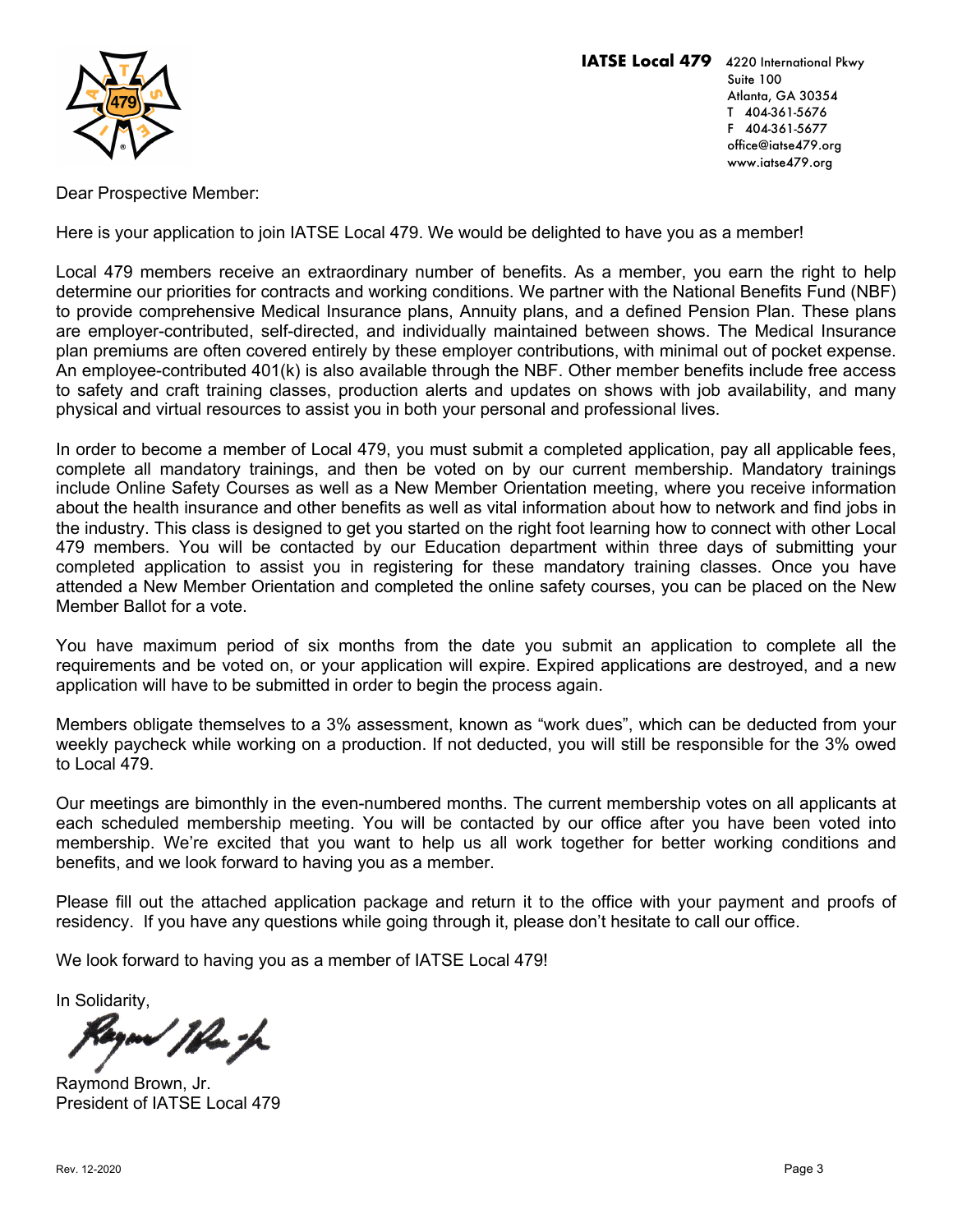## **APPLICATION CHECK LIST**

The attached application is your doorway to continued professional growth within the film industry. Currently Local 479 has more than 5000 members representing all areas of the film industry. We welcome your expertise into our Local and are looking forward to years of working together.

#### **Required to be returned for Application to IATSE Local 479:**

- $\Box$  **INTERNATIONAL PLEDGE AND APPLICATION:** Complete in its entirety Make sure to sign it where indicated
- □ **MEMBERSHIP INFORMATION FORM:** Complete in its entirety. Use the list of Job Classes and Departments that is attached. Please only select only two positions. Have your sponsor fill in necessary information and sign.
- □ **REFERENCE FORMS (4):** Two of your references MUST come from a member of Local 479 who is in good standing. The other two references may come from anyone who knows you and can vouch for your work ethic. A recent department head or employer is best. Please complete all four forms.
- □ **MEMBER OBLIGATION:** Complete in its entirety and sign.
- □ **PAYROLL DEDUCTION CONSENT FORM:** Complete in its entirety and sign.
- □ **AUTHORIZATION FOR REPRESENTATION:** Complete in its entirety and sign.
- □ **CERTIFICATIONS:** Copy of all certifications required. Example: Paramedic, EMT, Diving, etc.
- £ **RESUME:** Your most current copy. *It must indicate 180 Days of film experience if you join as a Journeyman*.
- £ **LICENSE:** Proof of residency is met with a copy of your driver's license. You **MUST** have permanent residence in Local 479's jurisdiction for **18 months** or more.

*NOTE*: If you have a newly issued license and the issue date is less than 18 months you will need additional proof of 18 months residency. You can show proof of residency a few ways: Copy of a Motor Vehicle Report from the DMV, Vehicle Tag Renewal, Copy of your Federal Tax Return with YOUR name and from the same state as your driver's license.

- **EXTERT:** Your initial payment consists of three parts:
	- $\circ$  a one-time, non-refundable application fee of \$100 (sent to the IA International office)
	- o a one-time initiation fee of \$1400
	- $\circ$  pre-payment of the quarterly dues for all remaining quarters in the calendar year. Applicants submitting their application during the fourth quarter should expect to pre-pay the quarterly dues for the entire upcoming calendar year as well. If you have a question about exactly how much is due when you submit your application, please contact our office. We accept VISA, MASTERCARD, DISCOVER, AMEX, Check or Money order. Checks and Money orders should be made payable to "IATSE Local 479." **Checks will be deposited immediately**.

#### **\*\*The whole total is due BEFORE we can process your application\*\***

We will accept and process your application only after receiving all the completed required documents and all fees. **Applications are accepted Monday through Thursday, between the hours of 9AM and 4PM. No applications will be accepted on Fridays.**

Again, thank you for your interest in joining Local 479. If you have any questions, please feel free to call the office at 404-361-5676.

*\*\*ALL PRICES ARE SUBJECT TO CHANGE\*\**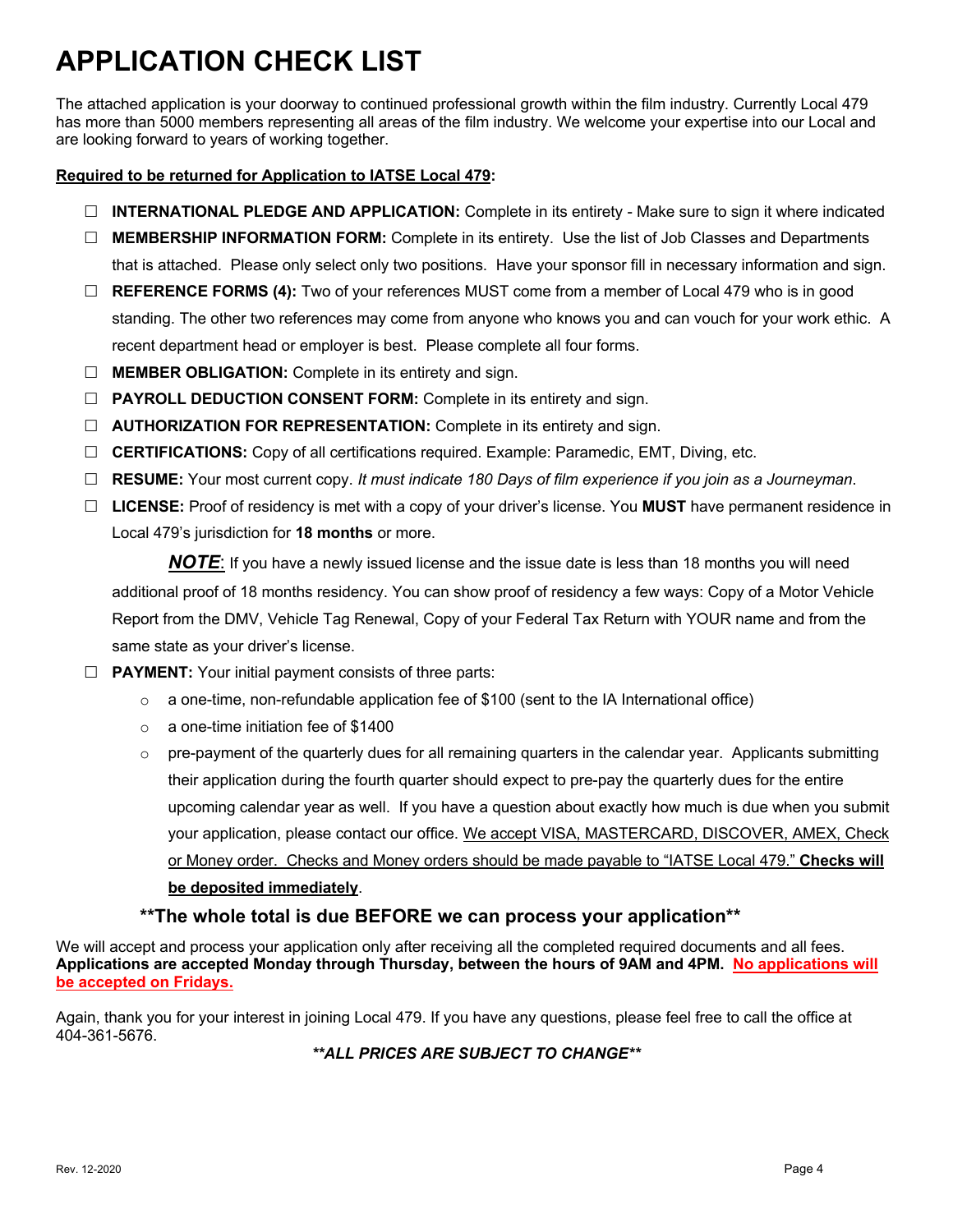## **Please reach out to the following staff members for assistance completing your application:**

For questions about the local in general, or how to complete your application, contact our Member Services staff member Lajuana Scott. Email: <u>lscott@iatse479.org</u> Phone: 404-361-5676, ext. 101

For questions regarding the residency requirements, contact our Director of Membership Kevin Amick. Email: kamick@iatse479.org Phone: 404-361-5676, ext. 152

For questions about the mandatory training classes, contact our Education Department Receptionist, Tyara "Ty" Wilson. Email: training@iatse479.org Phone: 404-361-5676, ext. 153

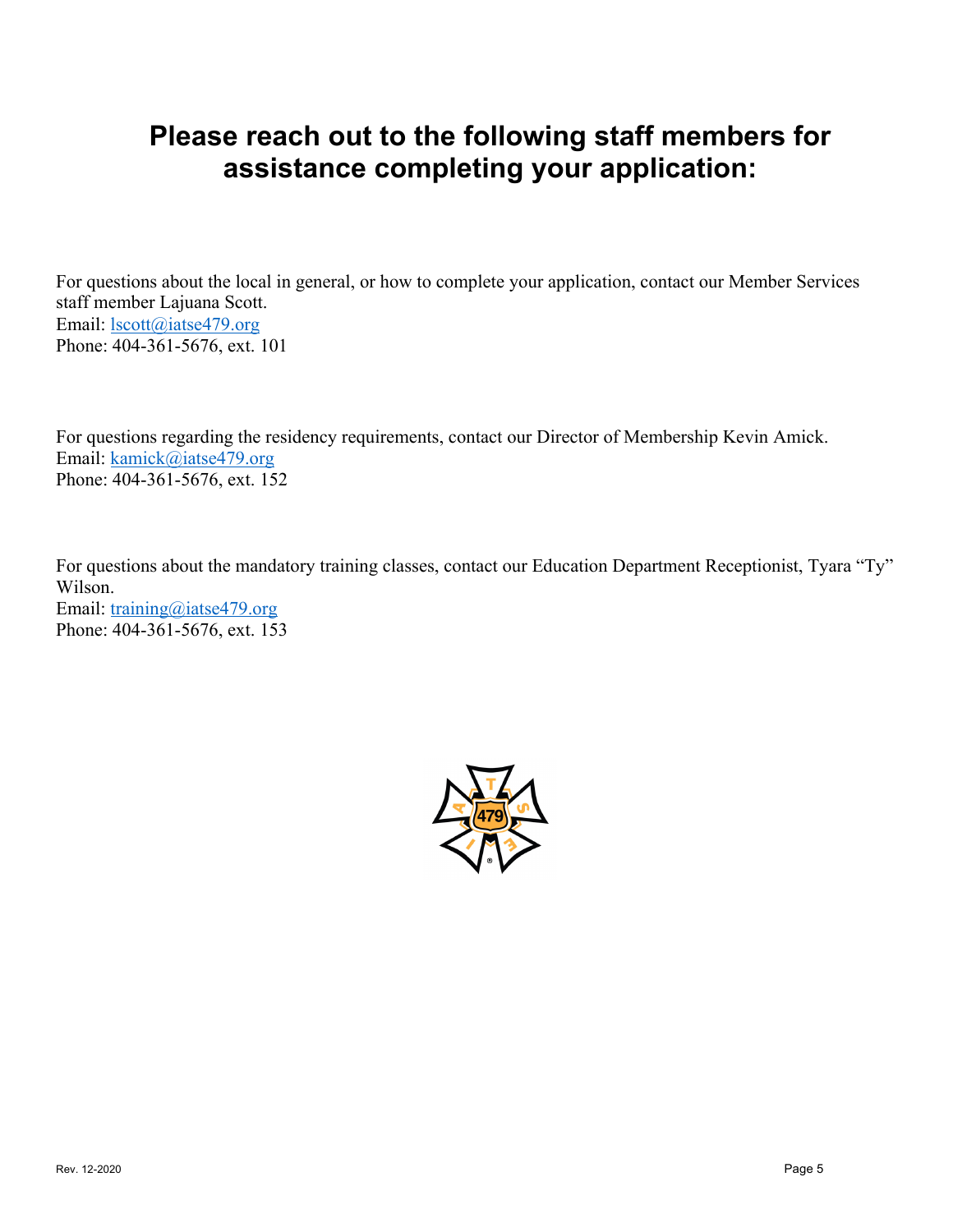## **MEMBERSHIP INFORMATION FORM**

| Name                                         | Social Security<br><u>Social Security</u>                      |         |
|----------------------------------------------|----------------------------------------------------------------|---------|
|                                              | City<br>_State_____Zip__________                               |         |
|                                              | Secondary Phone # _______________________<br><b>Birth Date</b> |         |
|                                              | Paper Billing $\Box$ - or - Paperless Billing                  | $\perp$ |
|                                              | Relationship ___________                                       |         |
|                                              |                                                                |         |
|                                              |                                                                |         |
| Other Union Membership Past/Present. Local # |                                                                |         |

## **DEPARTMENT AND CRAFTS**

**Main Job Class \_\_\_\_\_\_\_\_\_\_\_\_\_\_\_\_\_\_\_\_\_\_\_\_\_\_\_\_\_\_\_\_\_\_ Second Job Class \_\_\_\_\_\_\_\_\_\_\_\_\_\_\_\_\_\_\_\_\_\_\_\_\_\_\_\_\_\_\_\_**

*Select up to 2 Job Classifications from the list on the next page*

## **CERTIFICATIONS \_\_\_\_\_\_\_\_\_\_\_\_\_\_\_\_\_\_\_\_\_\_\_\_\_\_\_\_\_\_\_\_\_\_\_\_\_\_\_\_\_\_\_**

*(Any listed certifications must be accompanied by a copy of the current certification card.)*

## **SPECIAL SKILLS \_\_\_\_\_\_\_\_\_\_\_\_\_\_\_\_\_\_\_\_\_\_\_\_\_\_\_\_\_\_\_\_\_\_\_\_\_\_\_\_\_\_\_\_**

*(You may list up to three of the Special Skills from the list on the next page.)*

| Please list your most recent production experience.        |                  |  |  |  |  |
|------------------------------------------------------------|------------------|--|--|--|--|
|                                                            | 2.               |  |  |  |  |
| 3.                                                         | $\overline{4}$ . |  |  |  |  |
| (Include a current resume detailing your work experience.) |                  |  |  |  |  |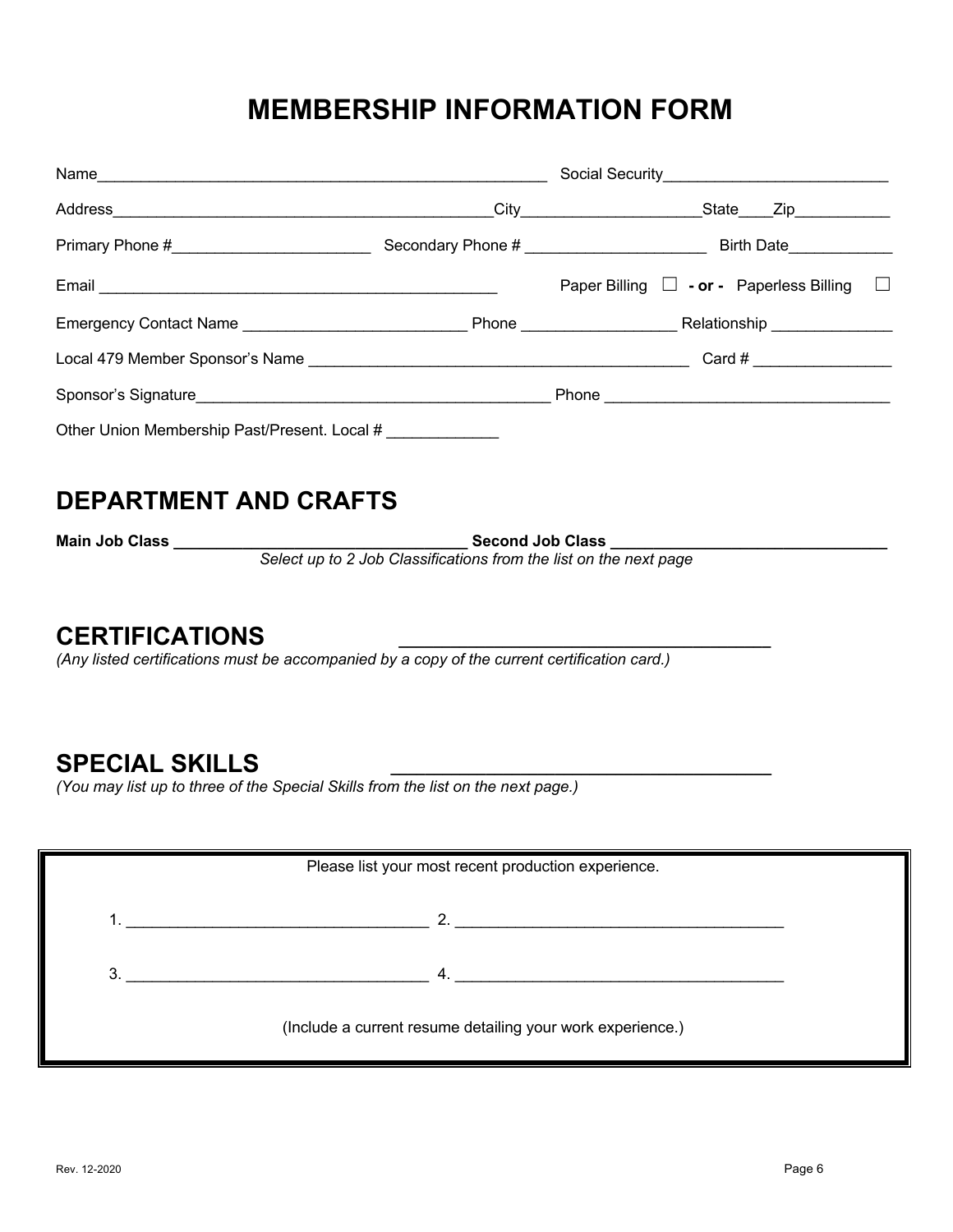#### - CPR/First Aid - ETCP

- Fall Protection

- Ariel Work Platform

- Federal or State Explosive License

- Charge Scenic
- Scenic Artist
- Foreman

**PAINT**

- Gang Boss
- Sign Writer - On-Set Painter
- Set Painter
- Utility

#### **PLASTER**

- Foreman
- Plasterer

#### **SET DECORATING**

- Decorator
- Leadman
- Draper
- Dresser
- On-Set Dresser
- Buyer

#### **PROPS**

- Prop Master
- Asst. Prop Master

**DEPARTMENT & CRAFTS LIST**

- Props Person
- Armorer
- Marine Coordinator
- Picture Car
- Coordinator
- On-Set Picture
- Cars/Boats
- Boat Handler

#### **CRAFT SERVICE**

- Key Craft Service
- Asst. Craft Service

#### **GRIP**

- Key Grip
- Best Boy
- Dolly Grip
- Grip

#### **ELECTRICAL**

**IATSE Local 479** 4220 International Pkwy

Suite 100

 Atlanta, GA 30354 T 404-361-5676 F 404-361-5677 office@iatse479.org www.iatse479.org

- Gaffer
- Best Boy
- Lamp Operator
- Generator Operator
- Dimmer Operator
- Electrician

#### **RIGGING**

- Key Grip
- Gaffer

#### **SPECIAL EFFECTS**

- Coordinator
- Foreman
- Effects Technician

#### **MISC.**

- Medic\*
- Set Teacher\*
- Tutor\*
- Locations

#### **SOUND/VIDEO**

- Mixer
- Boom Operator
- Cableman
- 24-Frame Playback
- Projectionist
- Video Assist
- ENG Sound

#### **WARDROBE**

- Costume Designer
- Supervisor
- Key Costumer
- Key Set Costumer
- Set Costumer
- Costumer
- Ager/Dyer
- Seamstress/Tailor
- Buyer

(If you choose one of the crafts above with \*, you must have a current certification from the below list.)

**CERTIFICATIONS LIST**

- Forklift Certification
- Medic: ACLS, AMLS, BLS, CAN, EMS, EMT, LPN, NPQ, PALS,
- Paramedic, RN, Firefighter
- OSHA
- Safety Passport

- Genny Operator

#### - SCUBA

- SPRAT
- Teaching: GA State Education Certificate (CA State Certificate optional) - Welding

## **SPECIAL SKILLS LIST**

(You may list up to three of the special skills provided below.)

- Alterations
- Arena Rigging
- Arial Platforms
- CAD
- Marksmanship Coach - Metal Fabrication
	- Puppet Fabrication Storyboard Artist
- Teleprompter Operator - Welder
	-



**ART** - Art Dept. **Coordinator** - Set Designer - Graphic Artist

**CONSTRUCTION** - Coordinator - Foreman - Buyer - Gang Boss - Toolman - Propmaker - Model Maker - Welder - Utility

**GREENS** - Foreman - Gang Boss - Greensman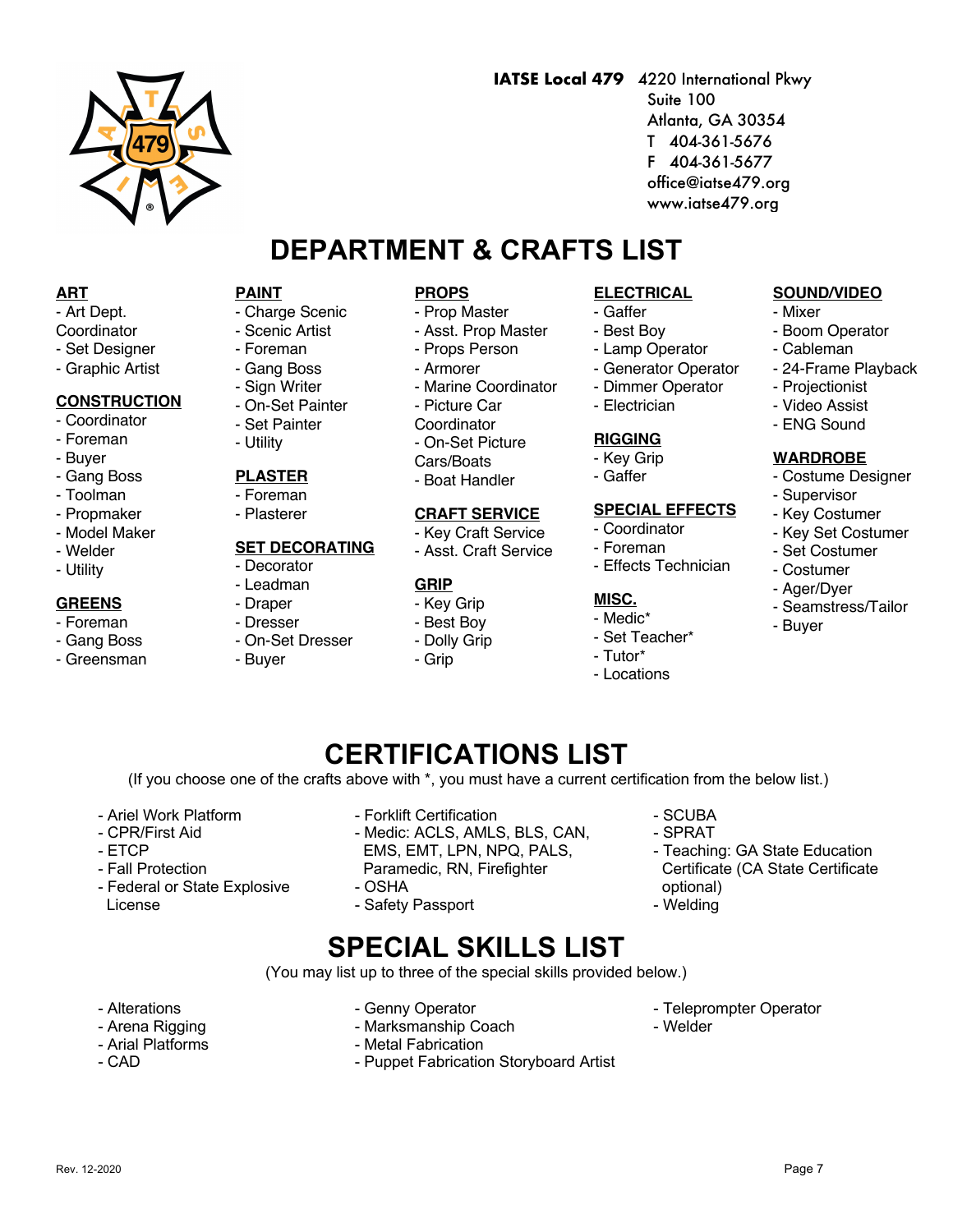## **AKNOWLEDGEMENT OF MEMBER RIGHTS AND RESPONSIBILITIES**

*(If you have ANY questions regarding any of the below statements, please make sure to address them with a member of Local 479's office staff before submitting your application.)*

#### I, 1. All the set of the following: hereby acknowledge that I have been made aware of the following:

- 1. IATSE Local 479 is a voluntary labor organization that I am freely and voluntarily choosing to join.
- 2. The Local provides at least four New Member Orientation classes every two months. It is my responsibility to attend one of these classes before I am eligible to be voted into membership. It is also my responsibility to complete the required Online Safety Courses before my application can be voted on. I understand that, should I fail to complete these requirements within six months of submitting my application, my application will become expired. If my application expires, I will need to start the application process again from the beginning.
- 3. As a member of the Local, I have taken an oath to promote the hiring of my union brothers and sisters before anyone else.
- 4. By signing the Local's work dues authorization, I have promised to pay 3% of my gross earnings to the Local from each IATSE-covered job within the Local's jurisdiction. These dues help pay the Local's costs of administering the collective bargaining agreements with the producers. Even if I have authorized the payroll company to deduct my dues from my weekly paycheck, I still remain responsible for making sure my dues are properly paid to the Local.
- 5. I am responsible for providing the Local with up-to-date contact information. If I change my residence or contact information for any reason, it is my responsibility to report these changes to the Local. The Local does not assume responsibility for communications that I do not receive due to incorrect contact information.
- 6. The Local is not responsible for emails that are filtered into Spam or Junk by my email server.
- 7. Local 479 is NOT my employer of record and therefore does not have the ability to complete any verification of employment on my behalf. If employment verification is necessary, I should provide contact information for either my current production's office or my current production's payroll office.
- 8. I have been made aware of the following benefits the Local offers its members:
	- Free training opportunities for safety and craft training
	- Access to a fitness center
	- Access to an online portal that contains production contact information and my own account information
	- Access to a members-only phone app containing proprietary information and helpful features for working
	- Assistance from the Local 479 Hardship Committee for personal qualifying hardship situations
	- Short term/long term disability insurance
	- School scholarship opportunities for members and their family
	- Assistance and resources for getting help to overcome all types of addiction or abuse
- 9. So long as I am a member in good standing of the Local, I have the right to participate in Local meetings, to vote on Local officers, trustees, and delegates, to join Local committees, to participate in Local-sponsored events, to be eligible for Local benefits, and to receive Local communications.

Having acknowledged the above statements, I willingly submit an application for membership to IATSE Local 479 on this day:  $\frac{1}{2}$   $\frac{1}{2}$ 

Signature of Applicant:  $\Box$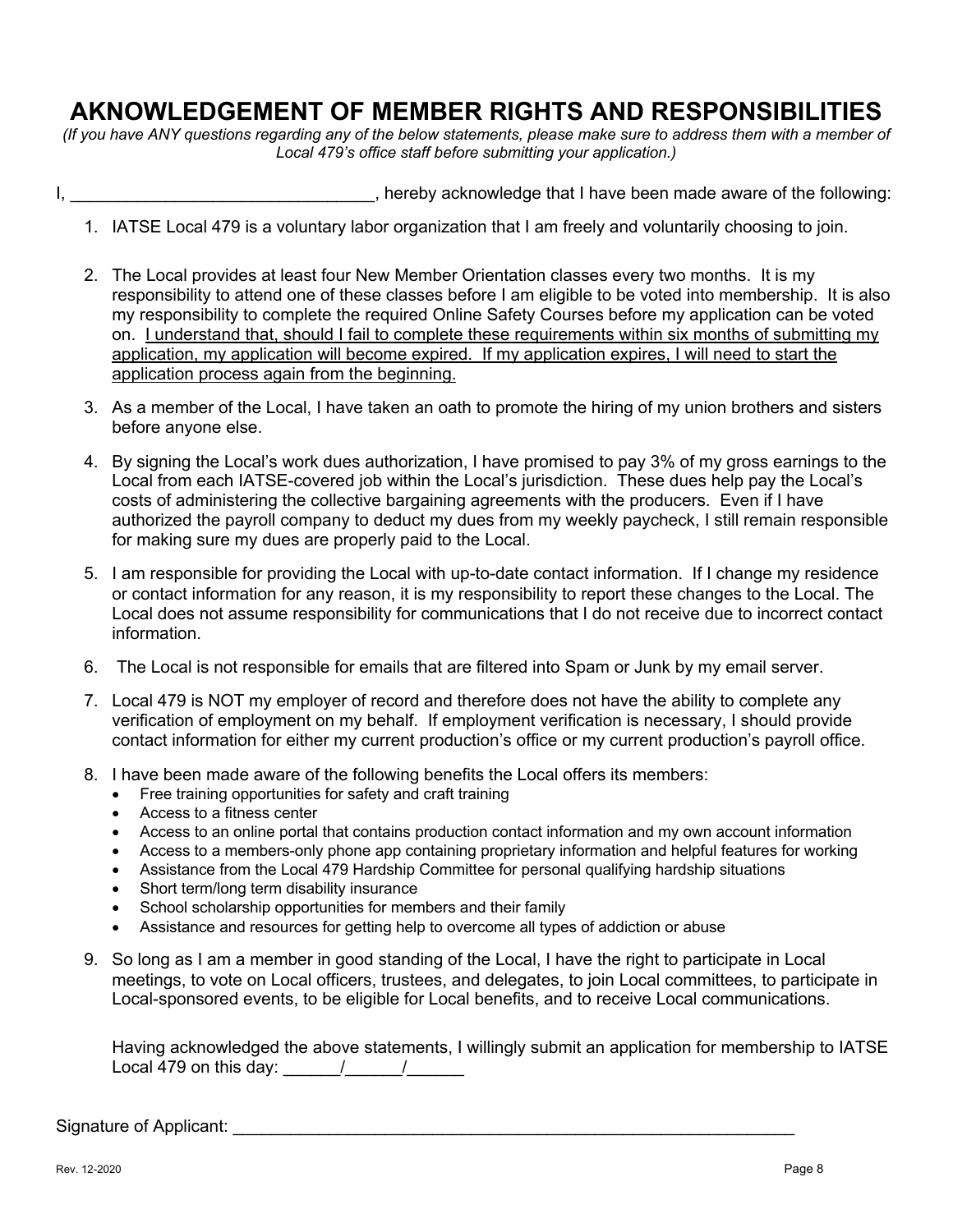

## **REFERENCE INFORMATION FORM (1)**

*Please fill this form out completely.*

Applicant Name \_\_\_\_\_\_\_\_\_\_\_\_\_\_\_\_\_\_\_\_\_\_\_\_\_\_\_\_\_\_\_\_\_\_\_\_\_\_\_\_\_\_\_\_\_\_\_\_\_\_\_\_\_\_\_\_\_\_\_\_\_\_

Reference Name: \_\_\_\_\_\_\_\_\_\_\_\_\_\_\_\_\_\_\_\_\_\_\_\_\_\_\_\_\_\_\_\_\_\_\_\_\_\_\_\_\_\_\_\_\_\_\_\_\_\_\_\_\_\_\_\_\_\_\_\_\_

Reference Phone #: \_\_\_\_\_\_\_\_\_\_\_\_\_\_\_\_\_\_\_\_\_\_\_\_\_ Reference Email: \_\_\_\_\_\_\_\_\_\_\_\_\_\_\_\_\_\_\_\_\_\_\_\_\_\_\_\_\_\_\_\_\_\_\_\_\_

\_\_\_\_\_\_\_\_\_\_\_\_\_\_\_\_\_\_\_\_\_\_\_\_\_\_\_\_\_\_\_\_\_\_\_\_\_\_\_\_\_\_\_\_\_\_\_\_\_\_\_\_\_\_\_\_\_\_\_\_\_\_\_\_\_\_\_\_\_\_\_\_\_\_\_\_\_\_\_\_\_\_\_\_\_\_\_\_\_\_\_\_\_\_\_\_\_

What capacity have you worked with the Applicant?

How long have you known the Applicant?

How many of each of the following have you worked along with the applicant on?

 $\mathcal{L}_\text{max}$  , and the contribution of the contribution of the contribution of the contribution of the contribution of the contribution of the contribution of the contribution of the contribution of the contribution of t

Features \_\_\_\_\_\_\_\_\_\_

MOW's \_\_\_\_\_\_\_\_\_

Commercials \_\_\_\_\_\_\_\_\_\_\_

TV Series \_\_\_\_\_\_\_\_\_\_\_\_

As far as you know, has the applicant been a permanent resident within Local 479's jurisdiction for at least 18 months? (Circle one) yes no

 $\mathcal{L}_\mathcal{L} = \mathcal{L}_\mathcal{L} = \mathcal{L}_\mathcal{L} = \mathcal{L}_\mathcal{L} = \mathcal{L}_\mathcal{L} = \mathcal{L}_\mathcal{L} = \mathcal{L}_\mathcal{L} = \mathcal{L}_\mathcal{L} = \mathcal{L}_\mathcal{L} = \mathcal{L}_\mathcal{L} = \mathcal{L}_\mathcal{L} = \mathcal{L}_\mathcal{L} = \mathcal{L}_\mathcal{L} = \mathcal{L}_\mathcal{L} = \mathcal{L}_\mathcal{L} = \mathcal{L}_\mathcal{L} = \mathcal{L}_\mathcal{L}$ 

 $\mathcal{L}_\mathcal{L} = \mathcal{L}_\mathcal{L} = \mathcal{L}_\mathcal{L} = \mathcal{L}_\mathcal{L} = \mathcal{L}_\mathcal{L} = \mathcal{L}_\mathcal{L} = \mathcal{L}_\mathcal{L} = \mathcal{L}_\mathcal{L} = \mathcal{L}_\mathcal{L} = \mathcal{L}_\mathcal{L} = \mathcal{L}_\mathcal{L} = \mathcal{L}_\mathcal{L} = \mathcal{L}_\mathcal{L} = \mathcal{L}_\mathcal{L} = \mathcal{L}_\mathcal{L} = \mathcal{L}_\mathcal{L} = \mathcal{L}_\mathcal{L}$ 

Please tell us about the applicant's skills.

Reference's Signature

Date: \_\_\_\_\_\_\_\_\_\_\_\_\_\_\_\_\_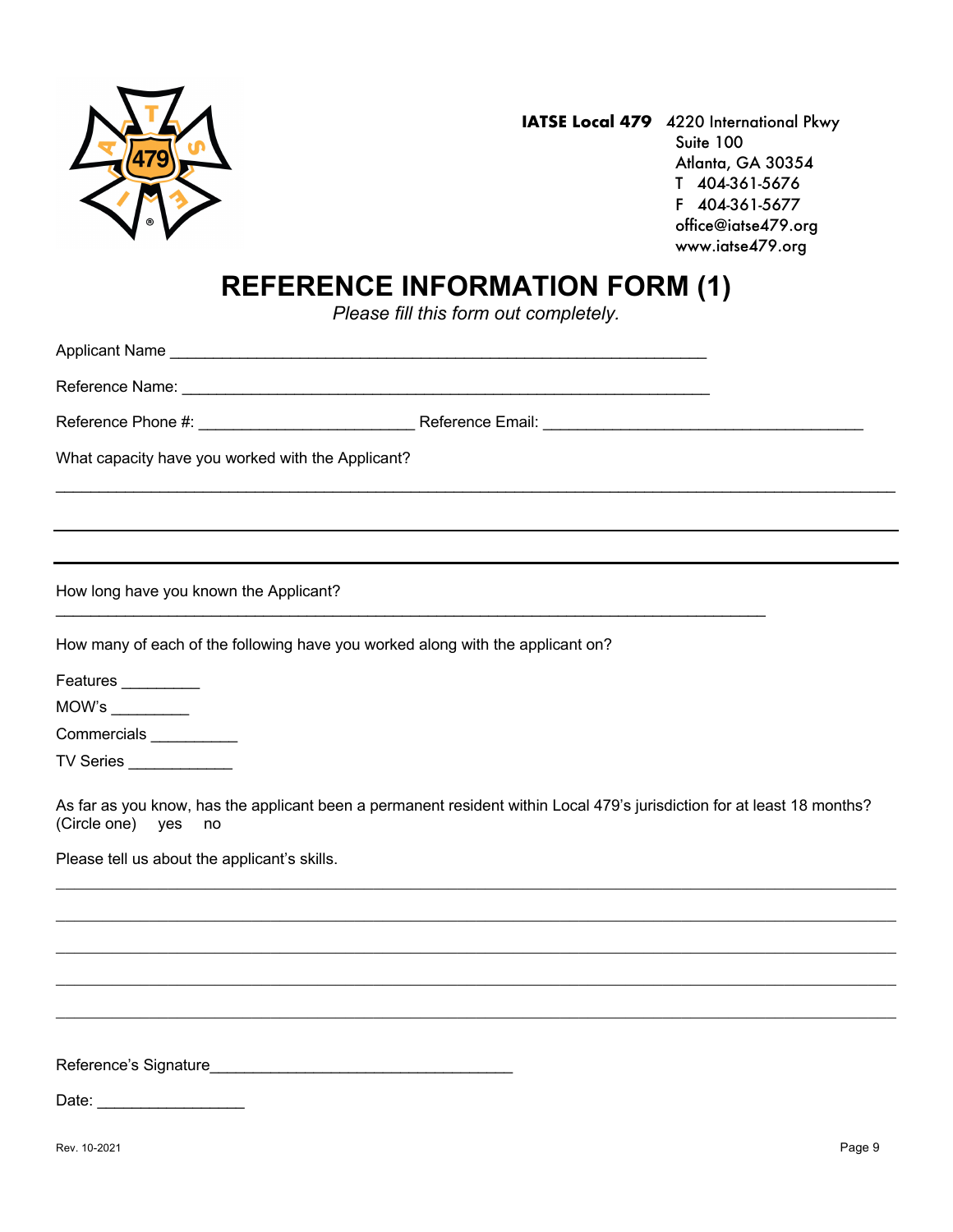

## **REFERENCE INFORMATION FORM (2)**

*Please fill this form out completely.*

Applicant Name \_\_\_\_\_\_\_\_\_\_\_\_\_\_\_\_\_\_\_\_\_\_\_\_\_\_\_\_\_\_\_\_\_\_\_\_\_\_\_\_\_\_\_\_\_\_\_\_\_\_\_\_\_\_\_\_\_\_\_\_\_\_

Reference Name: \_\_\_\_\_\_\_\_\_\_\_\_\_\_\_\_\_\_\_\_\_\_\_\_\_\_\_\_\_\_\_\_\_\_\_\_\_\_\_\_\_\_\_\_\_\_\_\_\_\_\_\_\_\_\_\_\_\_\_\_\_

Reference Phone #: \_\_\_\_\_\_\_\_\_\_\_\_\_\_\_\_\_\_\_\_\_\_\_\_\_ Reference Email: \_\_\_\_\_\_\_\_\_\_\_\_\_\_\_\_\_\_\_\_\_\_\_\_\_\_\_\_\_\_\_\_\_\_\_\_\_

 $\mathcal{L}_\mathcal{L} = \mathcal{L}_\mathcal{L} = \mathcal{L}_\mathcal{L} = \mathcal{L}_\mathcal{L} = \mathcal{L}_\mathcal{L} = \mathcal{L}_\mathcal{L} = \mathcal{L}_\mathcal{L} = \mathcal{L}_\mathcal{L} = \mathcal{L}_\mathcal{L} = \mathcal{L}_\mathcal{L} = \mathcal{L}_\mathcal{L} = \mathcal{L}_\mathcal{L} = \mathcal{L}_\mathcal{L} = \mathcal{L}_\mathcal{L} = \mathcal{L}_\mathcal{L} = \mathcal{L}_\mathcal{L} = \mathcal{L}_\mathcal{L}$ 

What capacity have you worked with the Applicant?

How long have you known the Applicant?

How many of each of the following have you worked along with the applicant on?

\_\_\_\_\_\_\_\_\_\_\_\_\_\_\_\_\_\_\_\_\_\_\_\_\_\_\_\_\_\_\_\_\_\_\_\_\_\_\_\_\_\_\_\_\_\_\_\_\_\_\_\_\_\_\_\_\_\_\_\_\_\_\_\_\_\_\_\_\_\_\_\_\_\_\_\_\_\_\_\_\_\_

Features \_\_\_\_\_\_\_\_\_

MOW's \_\_\_\_\_\_\_\_\_

Commercials \_\_\_\_\_\_\_\_\_\_

TV Series

As far as you know, has the applicant been a permanent resident within Local 479's jurisdiction for at least 18 months? (Circle one) yes no

Please tell us about the applicant's skills.

Reference's Signature\_\_\_\_\_\_\_\_\_\_\_\_\_\_\_\_\_\_\_\_\_\_\_\_\_\_\_\_\_\_\_\_\_\_\_

Date: \_\_\_\_\_\_\_\_\_\_\_\_\_\_\_\_\_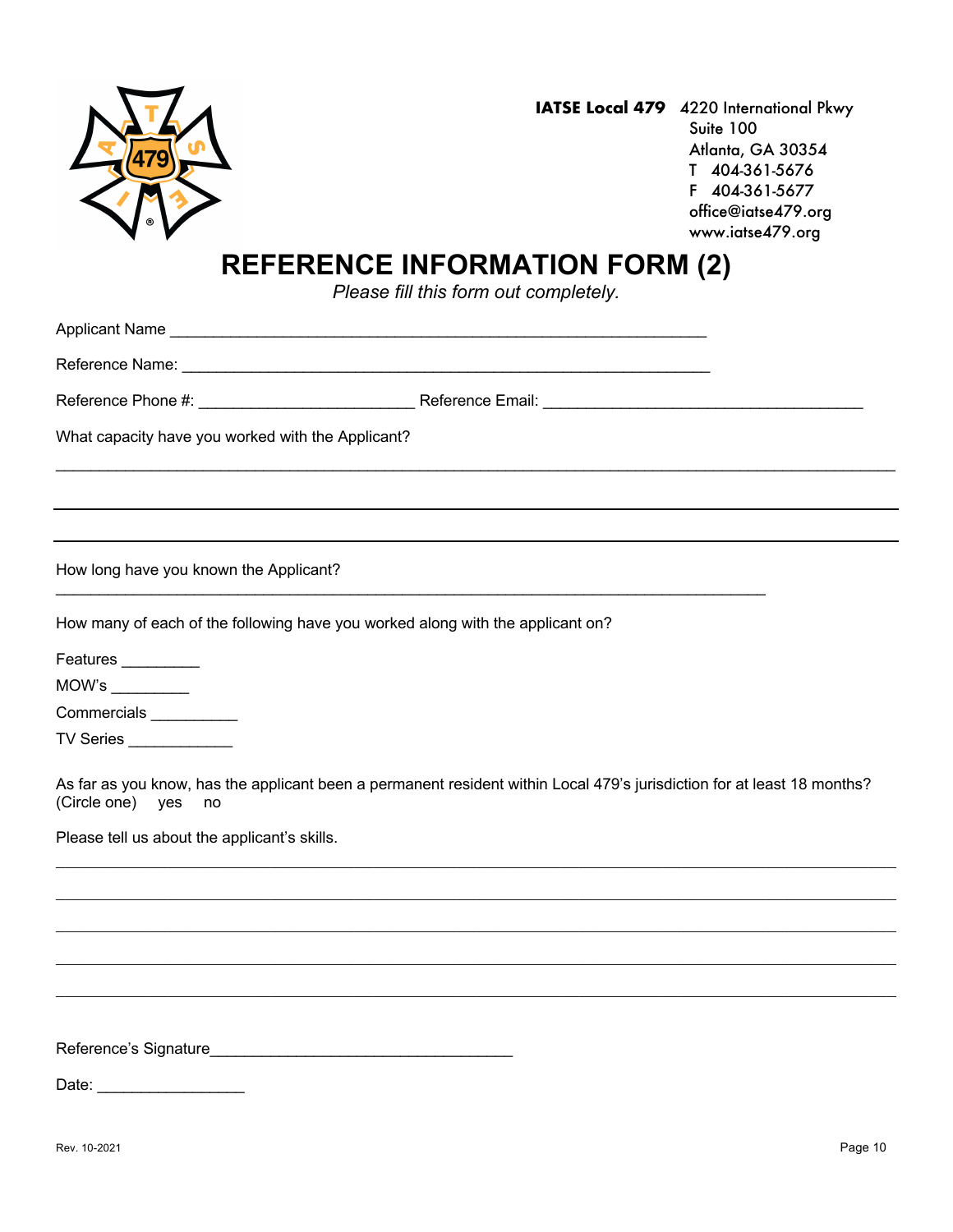

## **REFERENCE INFORMATION FORM (3)**

*Please fill this form out completely.*

Applicant Name \_\_\_\_\_\_\_\_\_\_\_\_\_\_\_\_\_\_\_\_\_\_\_\_\_\_\_\_\_\_\_\_\_\_\_\_\_\_\_\_\_\_\_\_\_\_\_\_\_\_\_\_\_\_\_\_\_\_\_\_\_\_

Reference Name: \_\_\_\_\_\_\_\_\_\_\_\_\_\_\_\_\_\_\_\_\_\_\_\_\_\_\_\_\_\_\_\_\_\_\_\_\_\_\_\_\_\_\_\_\_\_\_\_\_\_\_\_\_\_\_\_\_\_\_\_\_

Reference Phone #: \_\_\_\_\_\_\_\_\_\_\_\_\_\_\_\_\_\_\_\_\_\_\_\_\_ Reference Email: \_\_\_\_\_\_\_\_\_\_\_\_\_\_\_\_\_\_\_\_\_\_\_\_\_\_\_\_\_\_\_\_\_\_\_\_\_

 $\mathcal{L}_\mathcal{L} = \mathcal{L}_\mathcal{L} = \mathcal{L}_\mathcal{L} = \mathcal{L}_\mathcal{L} = \mathcal{L}_\mathcal{L} = \mathcal{L}_\mathcal{L} = \mathcal{L}_\mathcal{L} = \mathcal{L}_\mathcal{L} = \mathcal{L}_\mathcal{L} = \mathcal{L}_\mathcal{L} = \mathcal{L}_\mathcal{L} = \mathcal{L}_\mathcal{L} = \mathcal{L}_\mathcal{L} = \mathcal{L}_\mathcal{L} = \mathcal{L}_\mathcal{L} = \mathcal{L}_\mathcal{L} = \mathcal{L}_\mathcal{L}$ 

What capacity have you worked with the Applicant?

How long have you known the Applicant?

How many of each of the following have you worked along with the applicant on?

\_\_\_\_\_\_\_\_\_\_\_\_\_\_\_\_\_\_\_\_\_\_\_\_\_\_\_\_\_\_\_\_\_\_\_\_\_\_\_\_\_\_\_\_\_\_\_\_\_\_\_\_\_\_\_\_\_\_\_\_\_\_\_\_\_\_\_\_\_\_\_\_\_\_\_\_\_\_\_\_\_\_

Features \_\_\_\_\_\_\_\_\_

MOW's \_\_\_\_\_\_\_\_\_

Commercials \_\_\_\_\_\_\_\_\_\_\_

TV Series \_\_\_\_\_\_\_\_\_\_\_\_

As far as you know, has the applicant been a permanent resident within Local 479's jurisdiction for at least 18 months? (Circle one) yes no

Please tell us about the applicant's skills.

Reference's Signature

Date: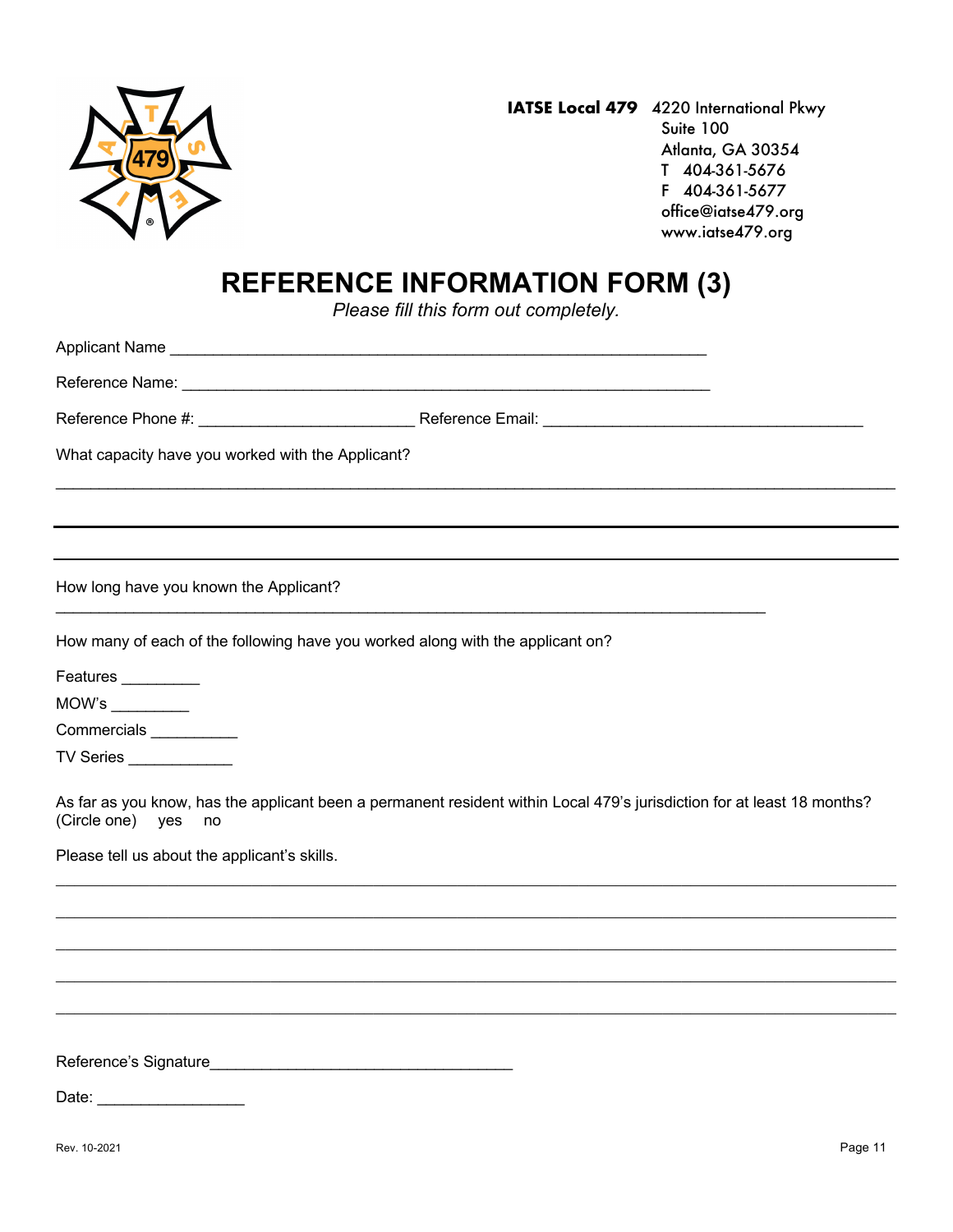

## **REFERENCE INFORMATION FORM (4)**

*Please fill this form out completely.*

Applicant Name \_\_\_\_\_\_\_\_\_\_\_\_\_\_\_\_\_\_\_\_\_\_\_\_\_\_\_\_\_\_\_\_\_\_\_\_\_\_\_\_\_\_\_\_\_\_\_\_\_\_\_\_\_\_\_\_\_\_\_\_\_\_

Reference Name: \_\_\_\_\_\_\_\_\_\_\_\_\_\_\_\_\_\_\_\_\_\_\_\_\_\_\_\_\_\_\_\_\_\_\_\_\_\_\_\_\_\_\_\_\_\_\_\_\_\_\_\_\_\_\_\_\_\_\_\_\_

Reference Phone #: \_\_\_\_\_\_\_\_\_\_\_\_\_\_\_\_\_\_\_\_\_\_\_\_\_ Reference Email: \_\_\_\_\_\_\_\_\_\_\_\_\_\_\_\_\_\_\_\_\_\_\_\_\_\_\_\_\_\_\_\_\_\_\_\_\_

 $\mathcal{L}_\mathcal{L} = \mathcal{L}_\mathcal{L} = \mathcal{L}_\mathcal{L} = \mathcal{L}_\mathcal{L} = \mathcal{L}_\mathcal{L} = \mathcal{L}_\mathcal{L} = \mathcal{L}_\mathcal{L} = \mathcal{L}_\mathcal{L} = \mathcal{L}_\mathcal{L} = \mathcal{L}_\mathcal{L} = \mathcal{L}_\mathcal{L} = \mathcal{L}_\mathcal{L} = \mathcal{L}_\mathcal{L} = \mathcal{L}_\mathcal{L} = \mathcal{L}_\mathcal{L} = \mathcal{L}_\mathcal{L} = \mathcal{L}_\mathcal{L}$ 

What capacity have you worked with the Applicant?

How long have you known the Applicant?

How many of each of the following have you worked along with the applicant on?

\_\_\_\_\_\_\_\_\_\_\_\_\_\_\_\_\_\_\_\_\_\_\_\_\_\_\_\_\_\_\_\_\_\_\_\_\_\_\_\_\_\_\_\_\_\_\_\_\_\_\_\_\_\_\_\_\_\_\_\_\_\_\_\_\_\_\_\_\_\_\_\_\_\_\_\_\_\_\_\_\_\_

Features \_\_\_\_\_\_\_\_\_

MOW's \_\_\_\_\_\_\_\_\_

Commercials \_\_\_\_\_\_\_\_\_\_\_

TV Series \_\_\_\_\_\_\_\_\_\_\_\_

As far as you know, has the applicant been a permanent resident within Local 479's jurisdiction for at least 18 months? (Circle one) yes no

Please tell us about the applicant's skills.

Reference's Signature

Date: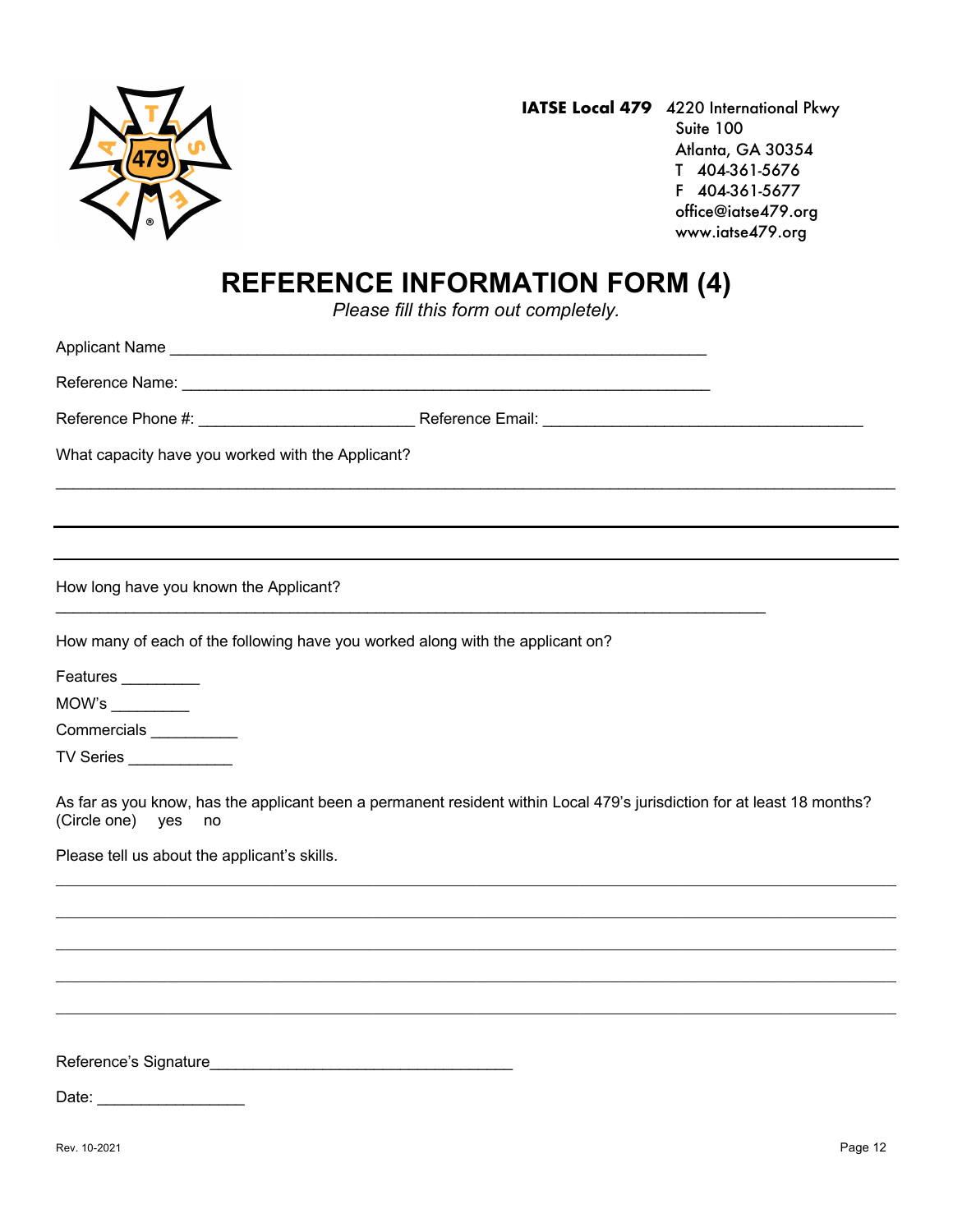

## **MEMBER OBLIGATION**

The following obligation is required of new members. You are not bound by these obligations until you are a member of the Local. However, you should read and understand it before applying for membership.

**I do solemnly pledge my word of honor to abide by the Constitution and By-Laws of Local 479 of the International Alliance of Theatrical Stage Employees, Moving Pictures Technicians, Artists, and Allied Crafts of the United States, its Territories, and Canada. I further affirm that I will obey the mandates of the AFL-CIO, so long as the International Alliance is a part of that organization. The will of the majority I will always abide by. I will use every honorable means to secure employment for the members of the union. I pledge to keep confidential the work of this body and to do all in my power to discourage and prevent violation of this requirement. Should I fail to keep true this, my solemn obligation, I shall willingly submit to such discipline as my lack of loyalty may bring upon me.** 

**I understand that I am bound to this oath upon acceptance into the Local.** 

Applicant's Signature: **Alternative** Applicant's Signature:

Date: \_\_\_\_\_\_\_\_\_\_\_\_\_\_\_\_\_\_\_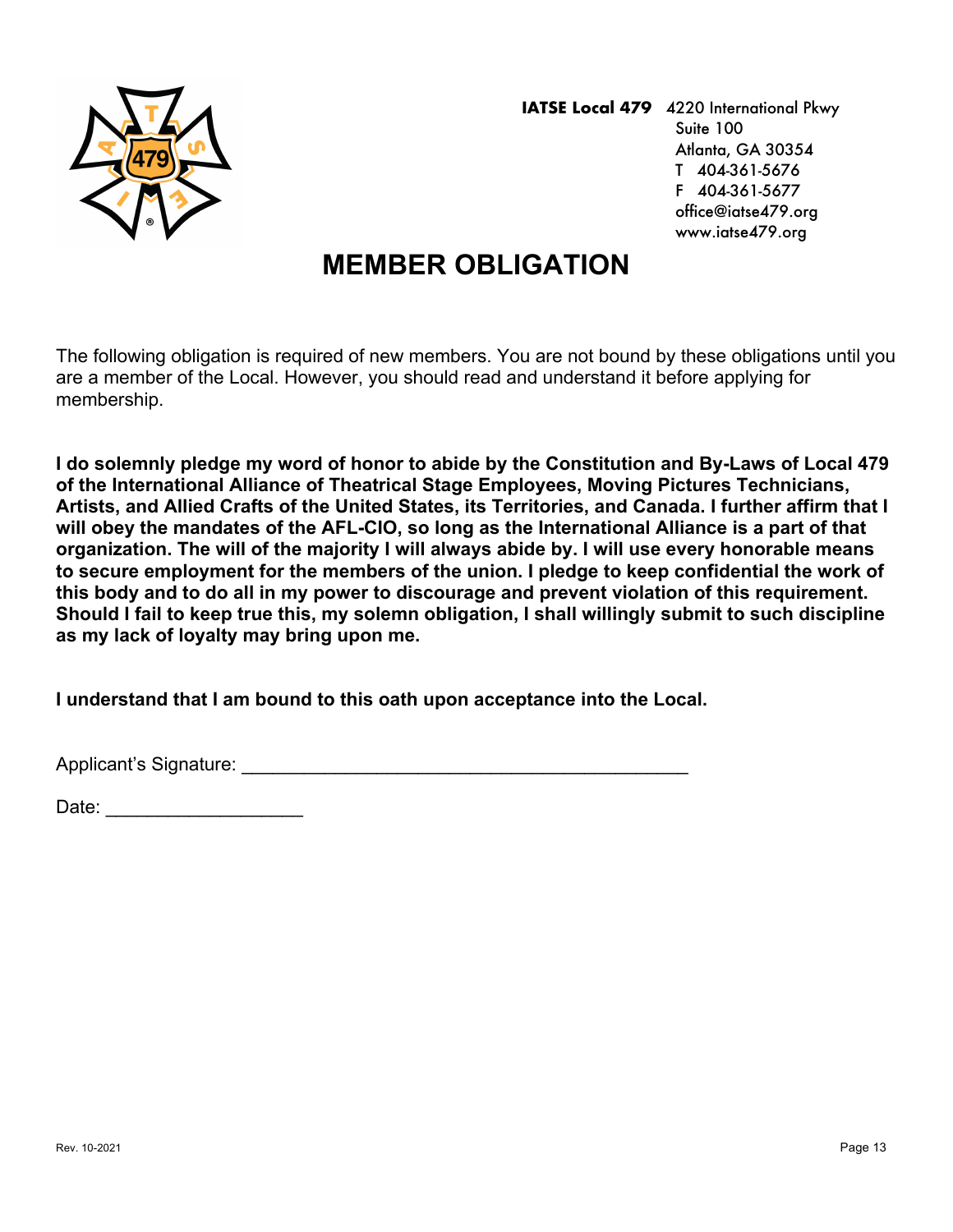

## **PAYROLL DEDUCTION CONSENT FORM**

**Effective from date of hire, I do hereby authorize Studio Mechanics Local 479 IATSE to act for me as my collective bargaining agent in all matters pertaining to minimum wages, terms, conditions, and benefits of my employment.**

**I hereby assign Studio Mechanics Local 479 IATSE three percent (3%) of all wages earned and to be earned by me as an employee and working under any IATSE collective bargaining agreement with the jurisdiction of Local 479. I authorize and direct my employer to deduct such three percent (3%) from my wages and to remit to Studio Mechanics Local 479 IATSE. I further authorize Studio Mechanics Local 479 IATSE to submit this consent for payroll deduction deposit this authorization with any employer under contract with Studio Mechanics Local 479 IATSE.**

**This assignment shall be irrevocable for a period beginning one (1) year, and shall be automatically renewed, with the same irrevocability, for a successive like period unless canceled by me in writing not more than thirty (30), nor less than ten (10) days prior to the expiration of such period.** 

Name (please print):  $\blacksquare$ 

Signature: \_\_\_\_\_\_\_\_\_\_\_\_\_\_\_\_\_\_\_\_\_\_\_\_\_\_\_\_\_\_\_\_\_\_\_\_\_\_\_\_\_\_\_\_\_\_\_\_\_\_\_\_\_\_\_\_

Social Security #:  $\blacksquare$